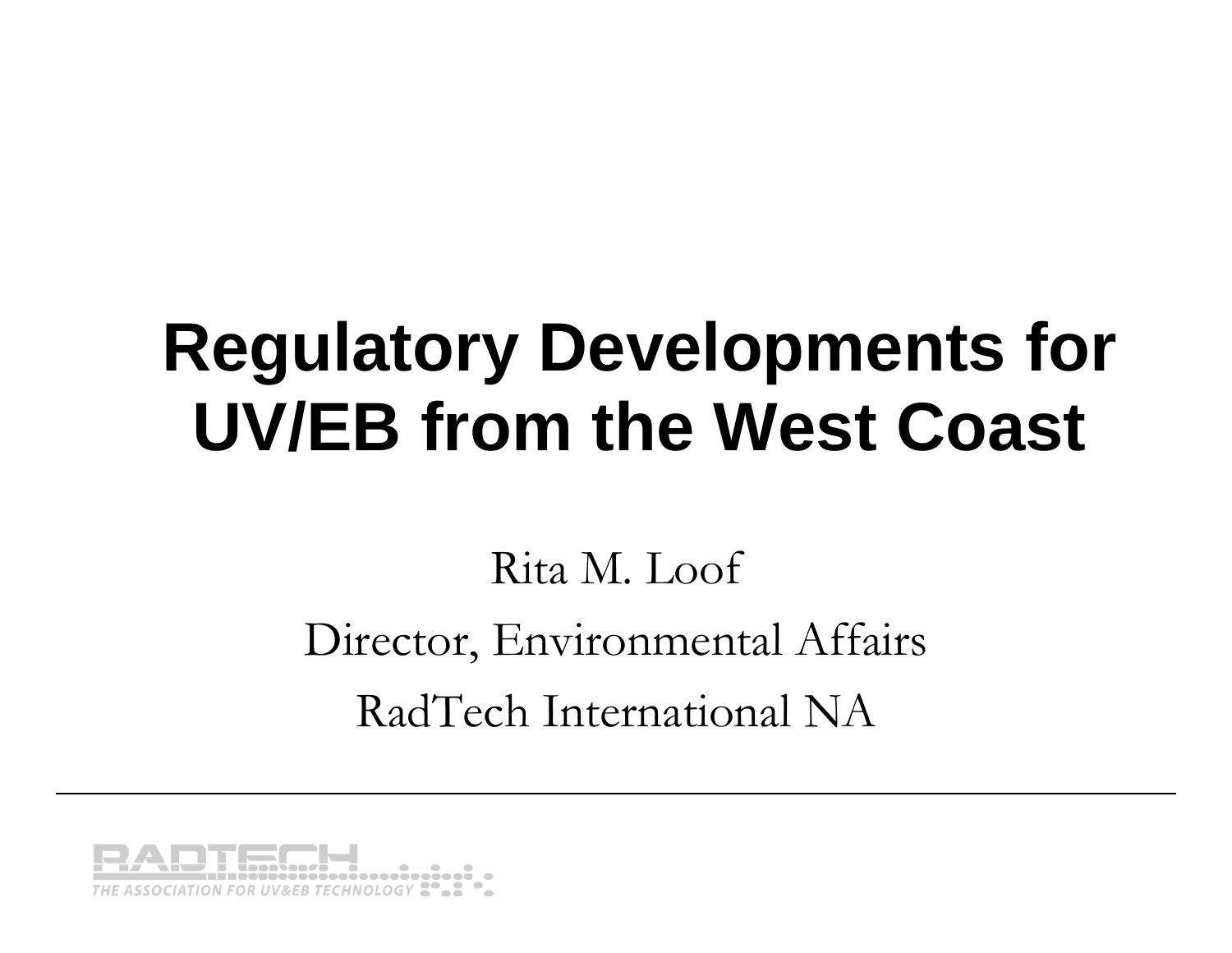#### **RadTech International**

- Environmental Health & Safety Committee
	- **Providing information about UV/EB to federal,** state and local government
	- Ensuring a place for UV/EB in legislation
	- Provide industry added tools to make a case for UV/EB

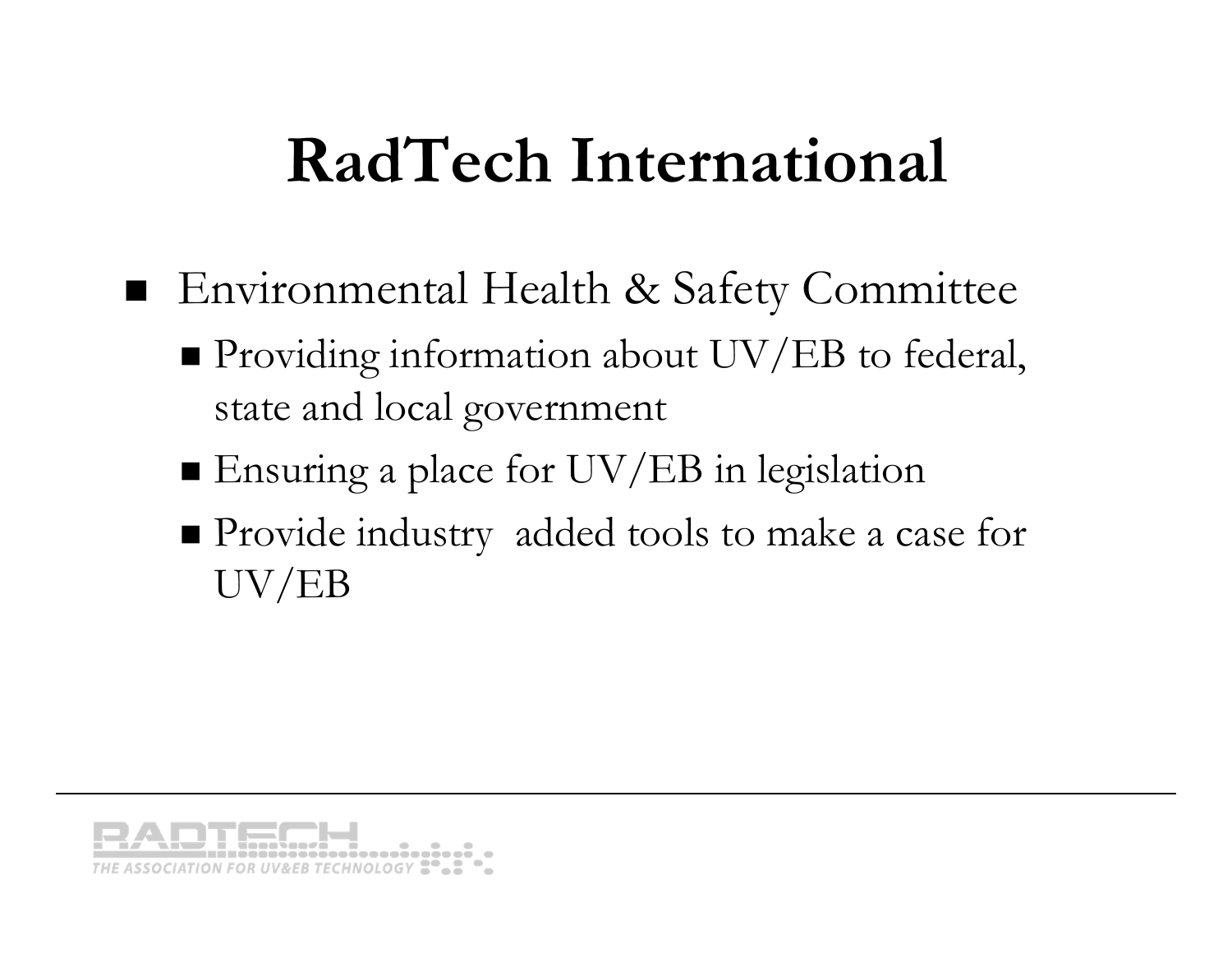# **Enduser subjected to various regulations**

- Federal level: Environmental Protection Agency
- State level: CA Air Resources Board
- Local level: Air Districts
	- Southern California typically has the most stringent emission requirements
- Volatile Organic Compounds (VOCs); Toxics,
- Greenhouse Gases; Energy Efficiency

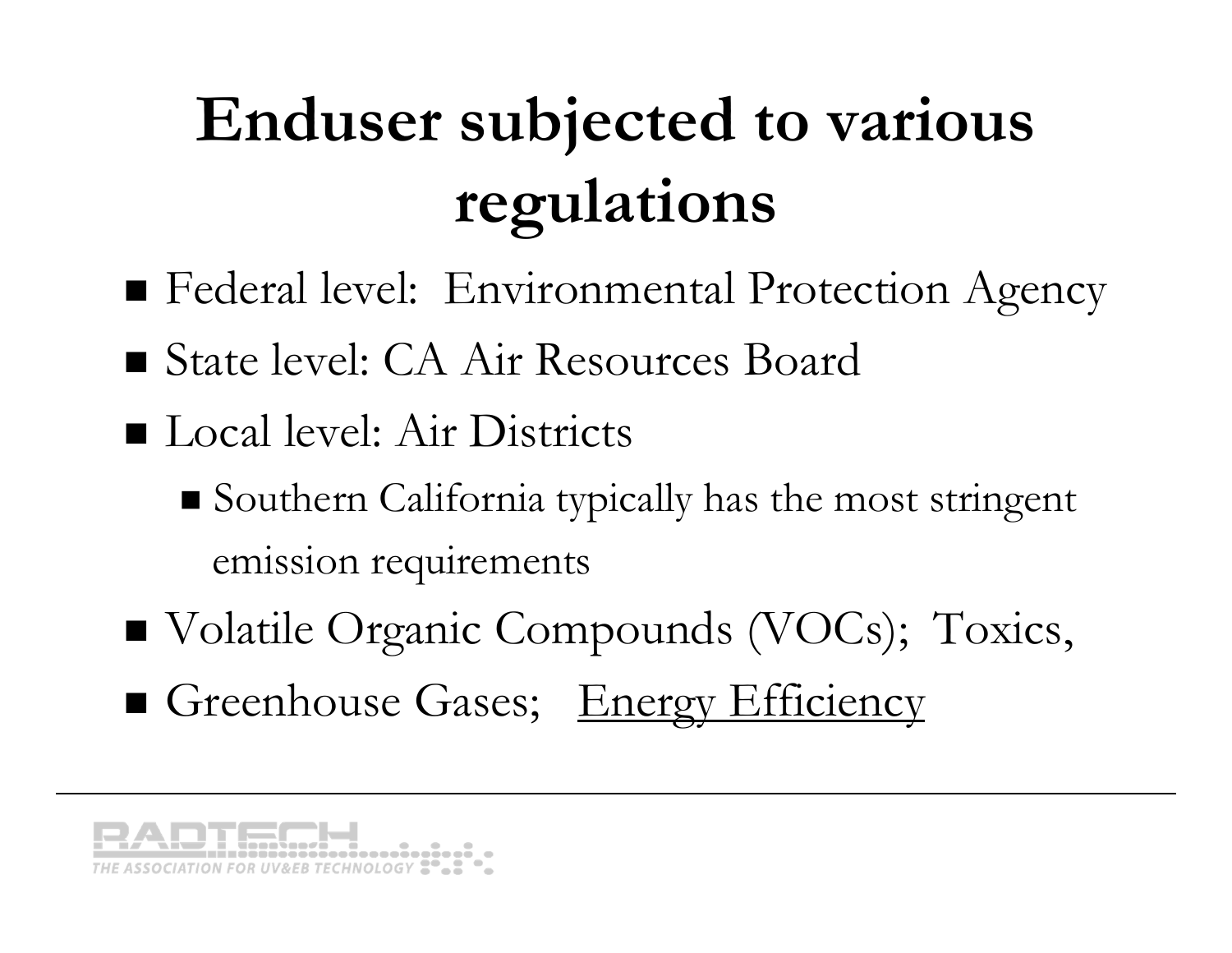## **Command and control vs. incentives**

- Command and control rules
	- **Technology forcing**
	- Mandate a specified VOC limit

#### $\blacksquare$  Incentives

- **Exemptions from rules**
- **Regulatory relief**
- Financial (Voting District Authorization = Tax Increase)

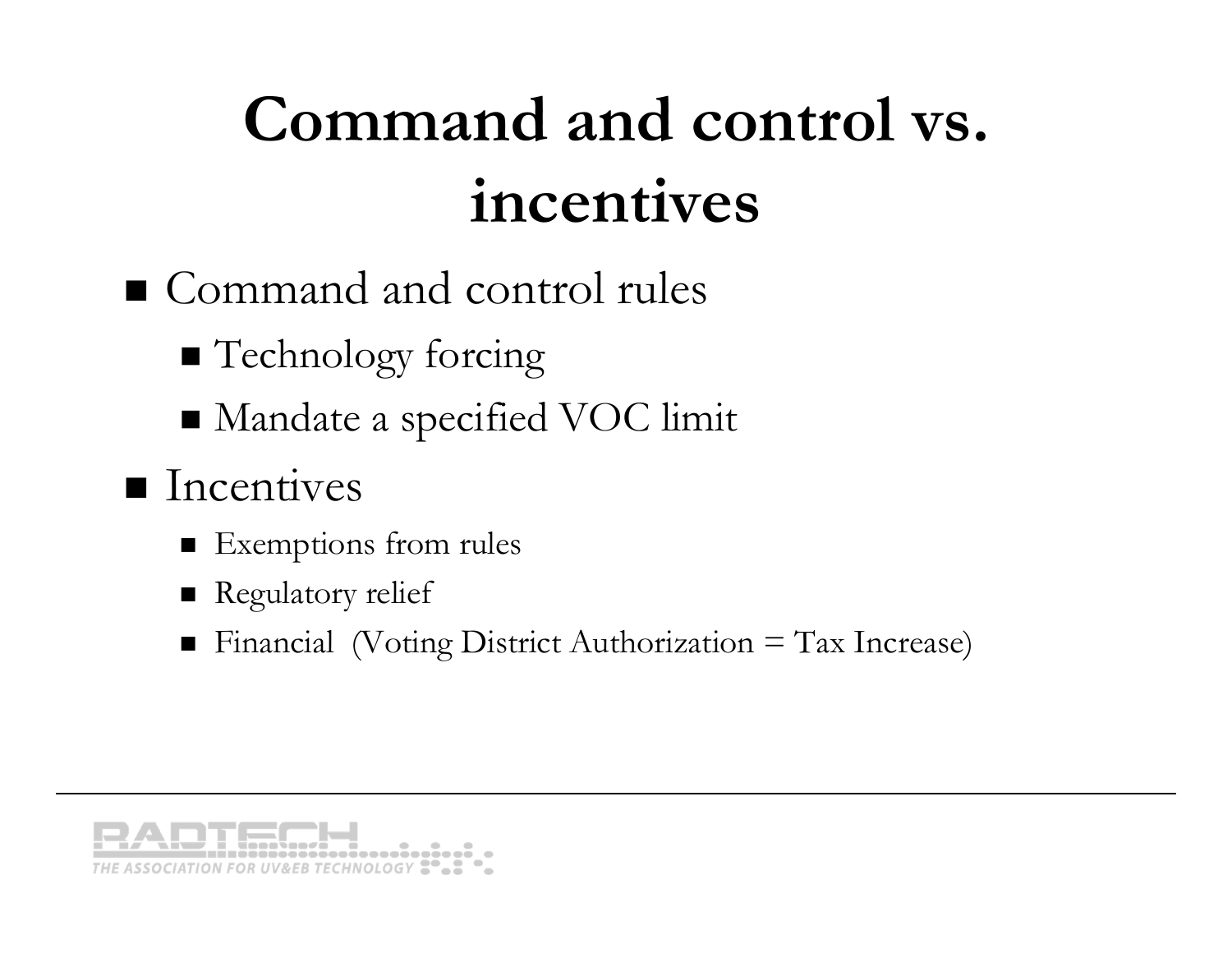# **UV/EB's role**

- **Avoid applicability** 
	- Staying below thresholds through VOC reduction
- No need to install air pollution control devices
- UV/EB enables facilities to stay in compliance
- **D**rastic emission reductions (near zero emissions)
- No secondary adverse impacts (greenhouse gases, combustion contaminants, hazardous waste)

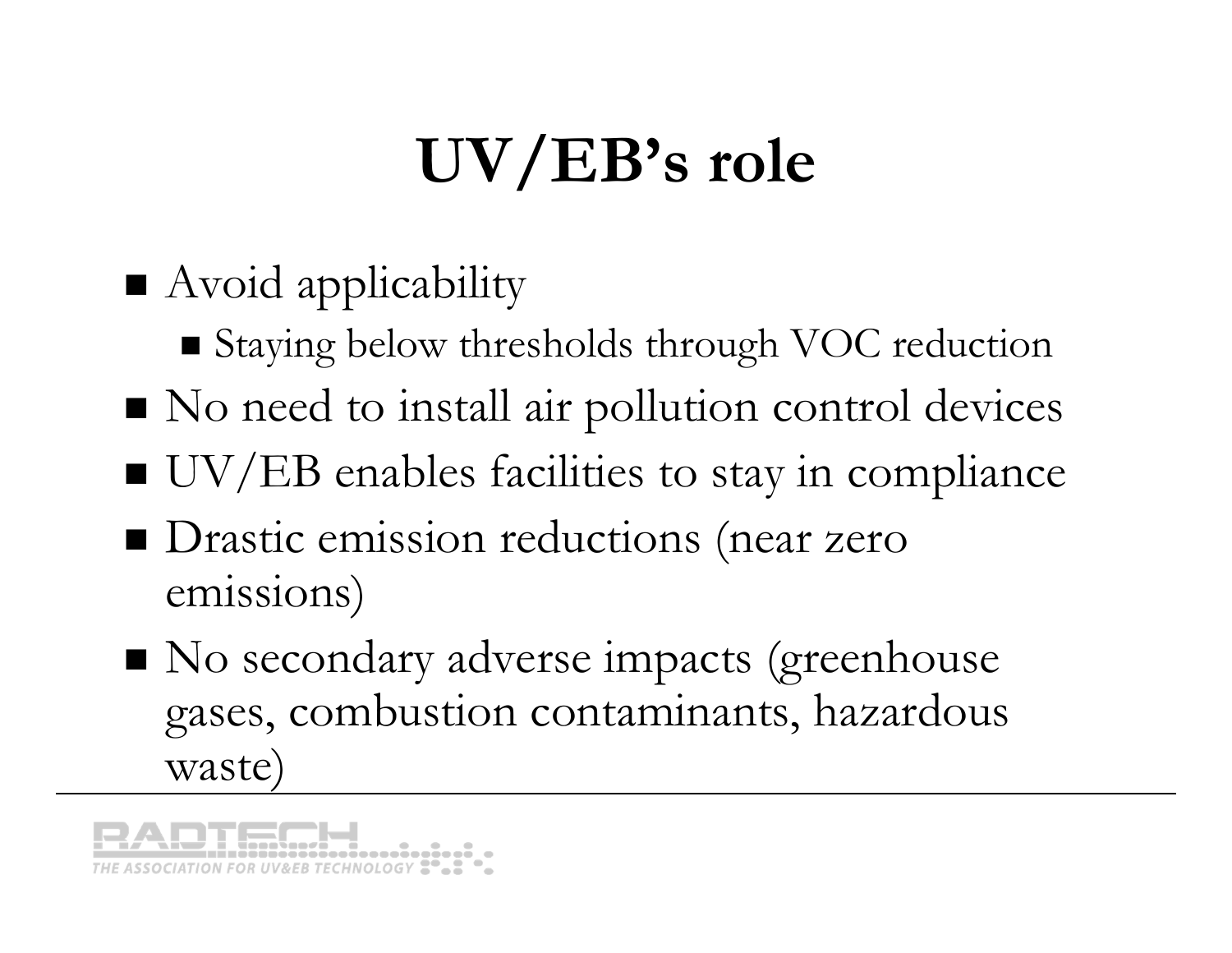## **Federal regulations**

Title V- Facility Permit vs. permit unit approach

- **Applies to major sources, definition varies by region**
- $\blacksquare$ Public notification
- How can UV/EB help me comply?
	- Avoiding applicability
		- $\blacksquare$  "De minimus" facility <= 19,184 gallons/year of UV/EB materials with VOC content < 50 grams/liter

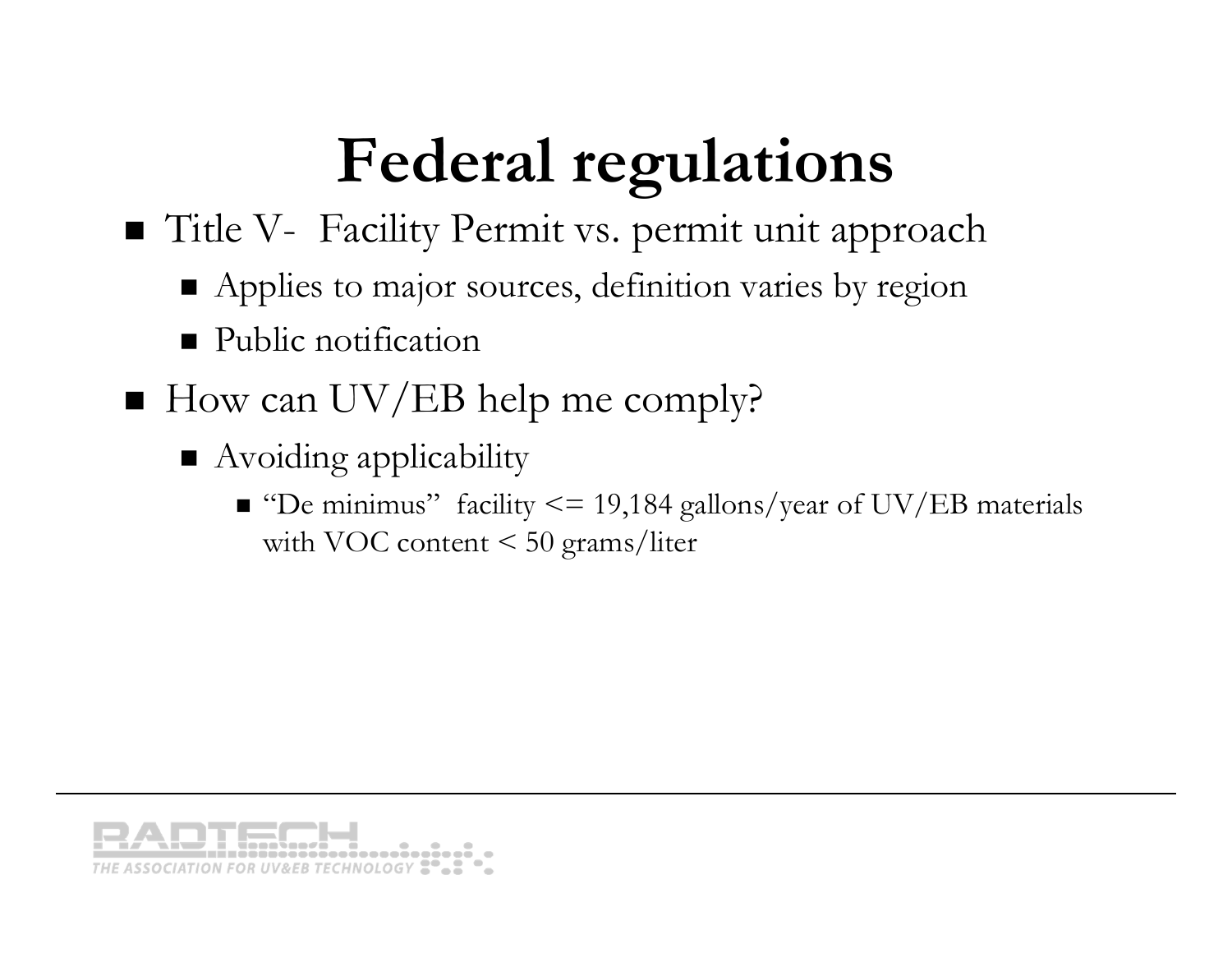# **State regulations**

#### California Air Resources Board

- **UV/EB** statewide BACT
- AB 617– Community Air Monitoring Program
	- Potentially can impact 80,000 businesses in CA
	- **Permitted** equipment subject to requirements
	- Most UV/EB operations are exempt from permit
- Regulation for Criteria Air Pollutant and Toxic Air Contaminant Emissions Reporting (CTR)
	- Potentially 600 new substances added
	- Rule 219 Exemption pays off
- Greenhouse Gas Regulations (Energy Efficiency) Afterburners now have to comply with 30 ppm NOx limit

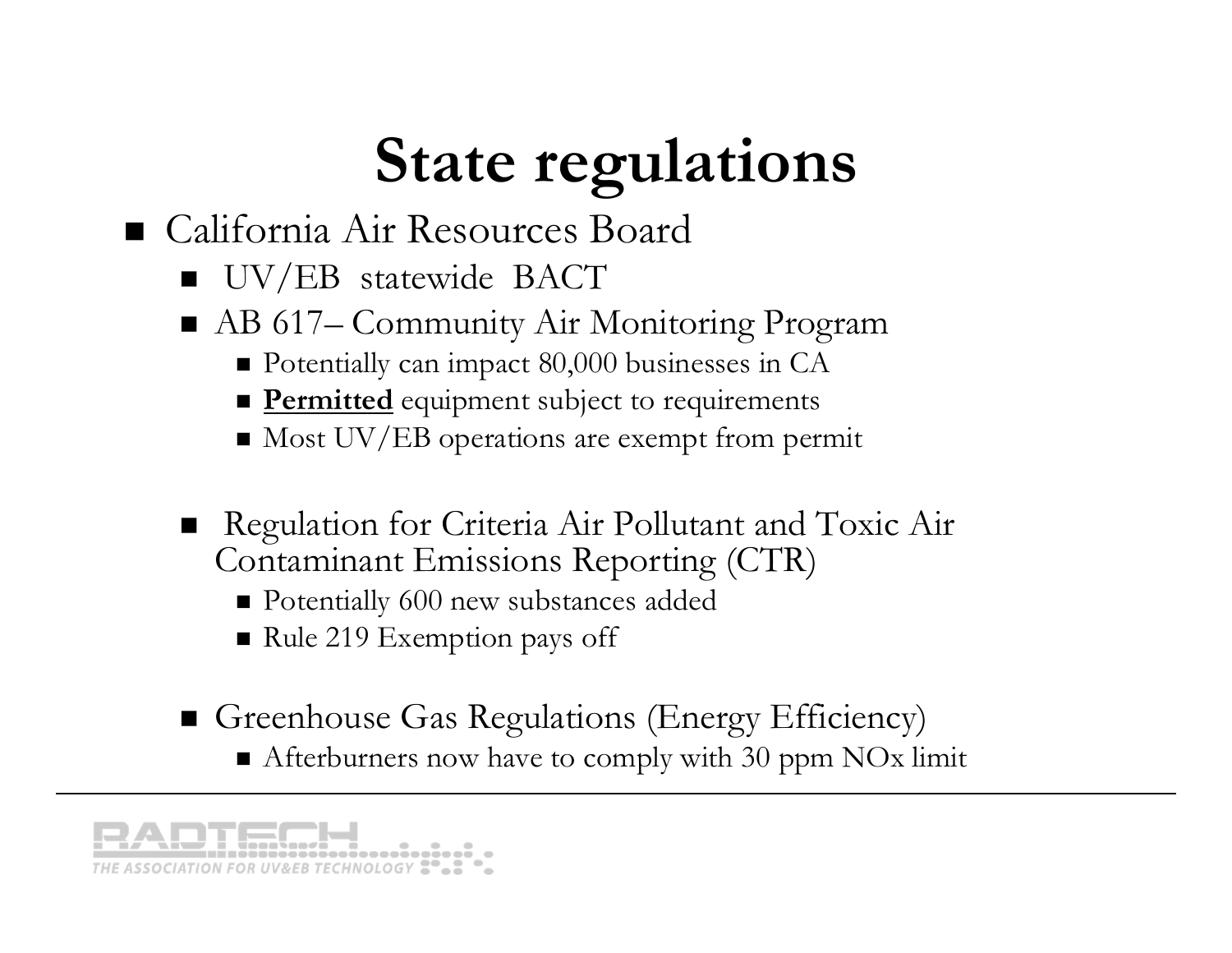## **Sad Examples**

#### ■ Big Box Retailer

- \$ 8 Million settlement related to VOC of coatings  $\blacksquare$  Some limits in SCAQMD Rule 1113 are 50 g/l
- **S** 7 Million Notice of Violation
	- "Offering for sale and selling a consumer paint thinner used for thinning shellac with a VOC content in excess of  $25 \frac{\sigma}{L}$
- SCAQMD suing paint company for \$50 Million

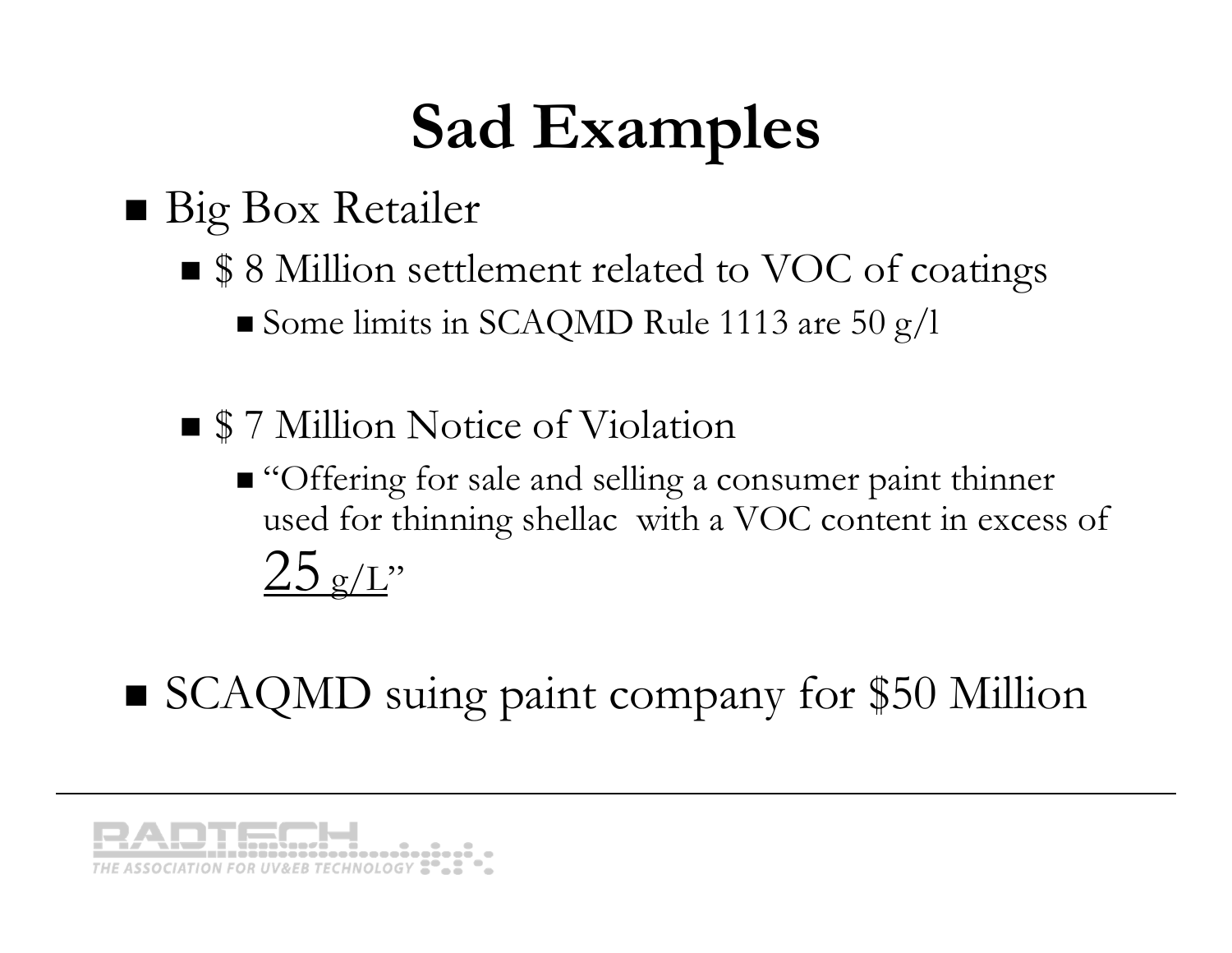#### **End User ?—Can UV/EB help me comply?**  $\blacksquare$  Yes

- Typical VOC content < 50 grams/liter
- $\blacksquare$  Less regulatory hassles with UV/EB
- Reduced SCAQMD recordkeeping for UV/EB
	- Monthly recordkeeping: Materials < 50 grams/liter at all facilities
	- Total exemption from recordkeeping: Materials <50 grams/liter at facilities <4 TPY

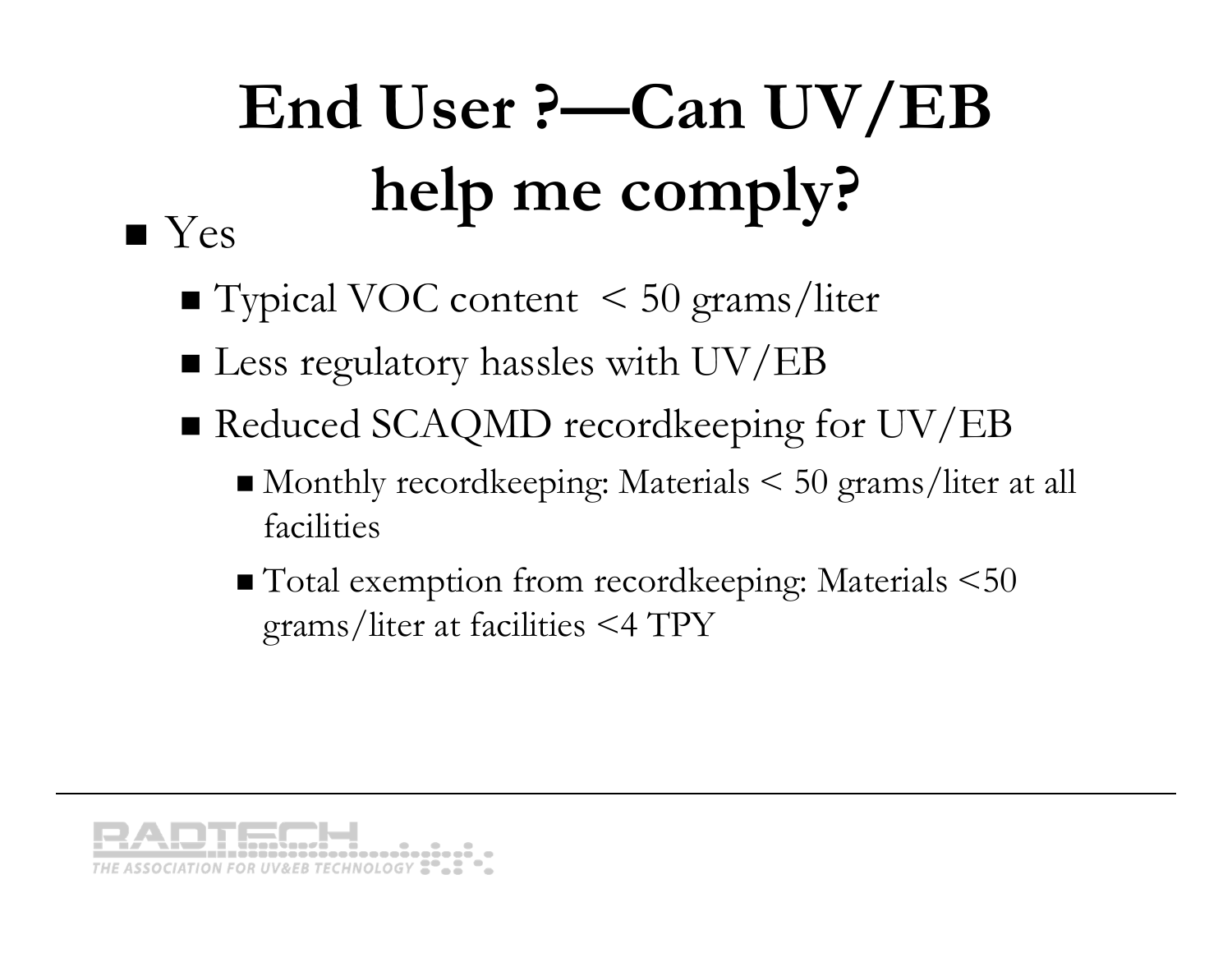# **SCAQMD Findings**

- **"UV coating on wood substrate is a viable option to regulatory compliance and coating performance for a wide variety of products."**
- "Supercompliant materials (eg., UV and EB cured materials) typically dry/cure more quickly, using less energy than conventional drying methods which typically use natural gas as a fuel source" [RadTech Report Article became part of Rule 1130-- Graphic Arts]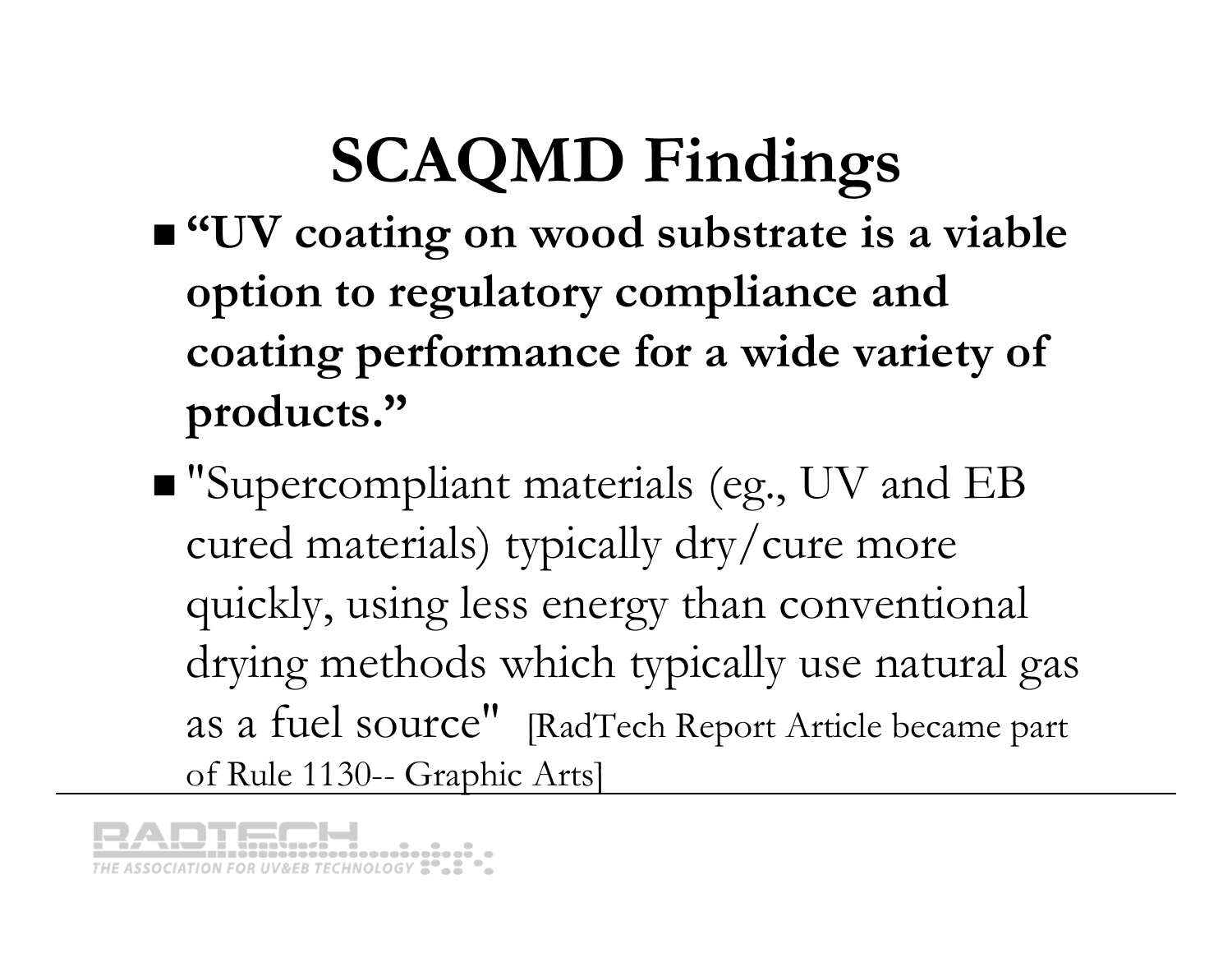# **Less regulatory hassles with UV/EB**

- Reduced SCAQMD recordkeeping for UV/EB
	- Monthly recordkeeping: Materials < 50 grams/liter at all facilities
	- Total exemption from recordkeeping: Materials <50 grams/liter at facilities <4 TPY
- **Permit exemption Rule 219; registration for some** equipment under R222 (one-page form)

 $\blacksquare$  In CA you need a permit to smoke a sausage

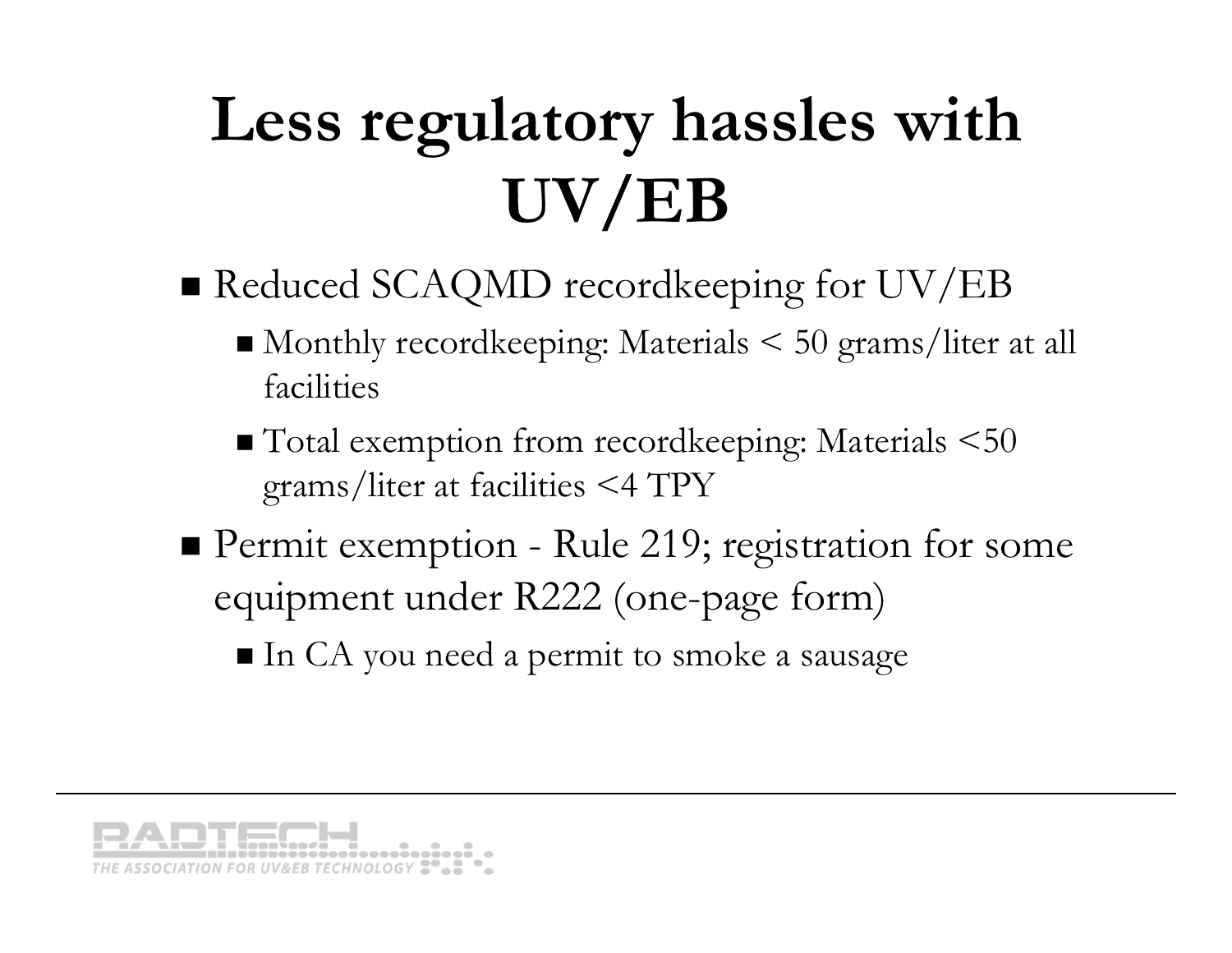## **Good News for UV/EB**

#### California Senate Resolution

- Recognizes UV/EB technology as pollution prevention processes
- Commends RadTech for its "outstanding commitment to improving the environment and economy through its programs…"
- SCAQMD Sponsorship for Radlaunch

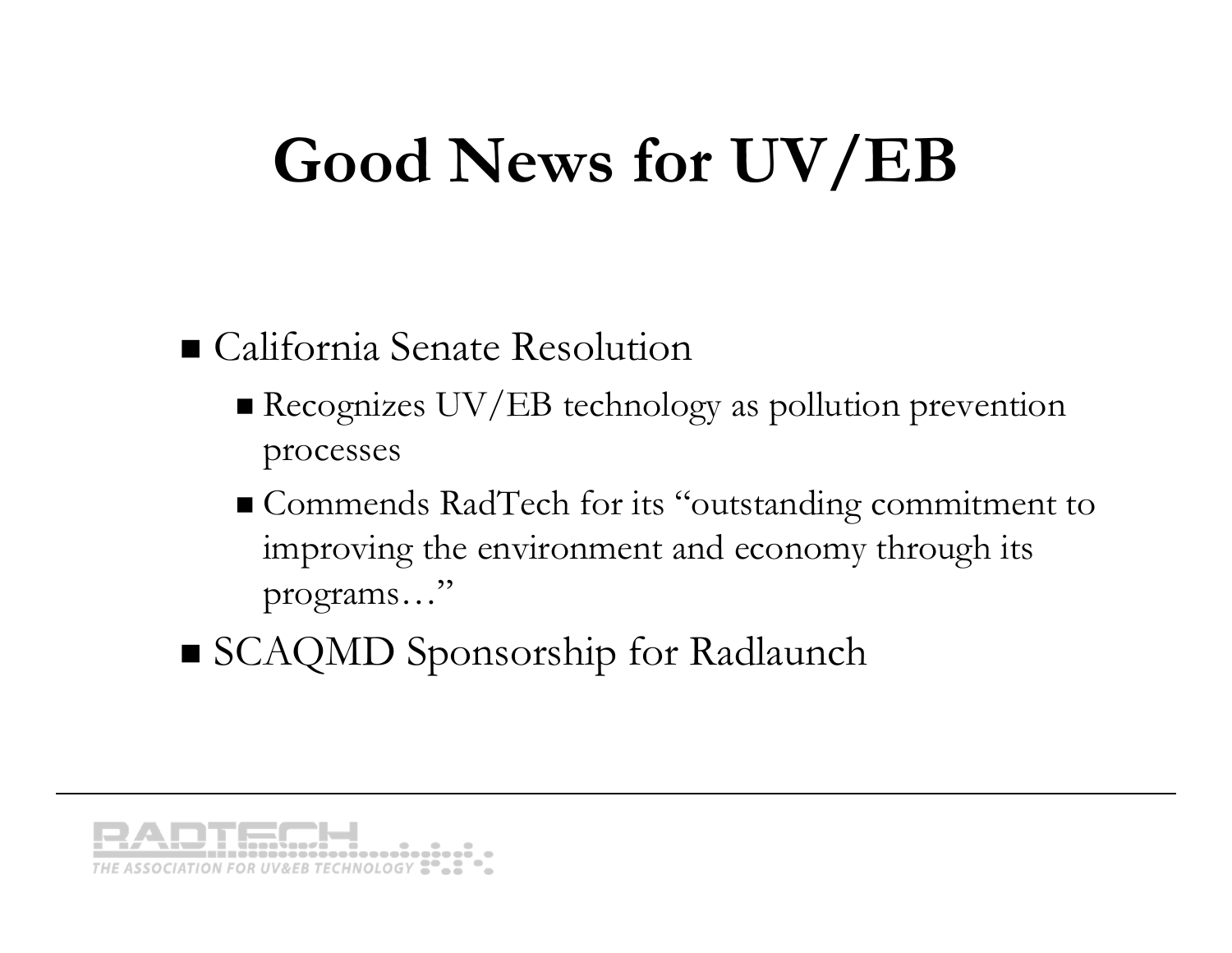## **Good News for UV/EB**

- UV/EB is Best Available Control Technology Statewide
	- Graphic Arts Printing and Coating Operation: Screen Printing & Drying
	- Graphic Arts Printing and Coating Operation: Flexographic Printing
	- **I** Letterpress printing (printing labels)
	- Flow Coater, Dip Tank & Roller Coater (Wood coatings)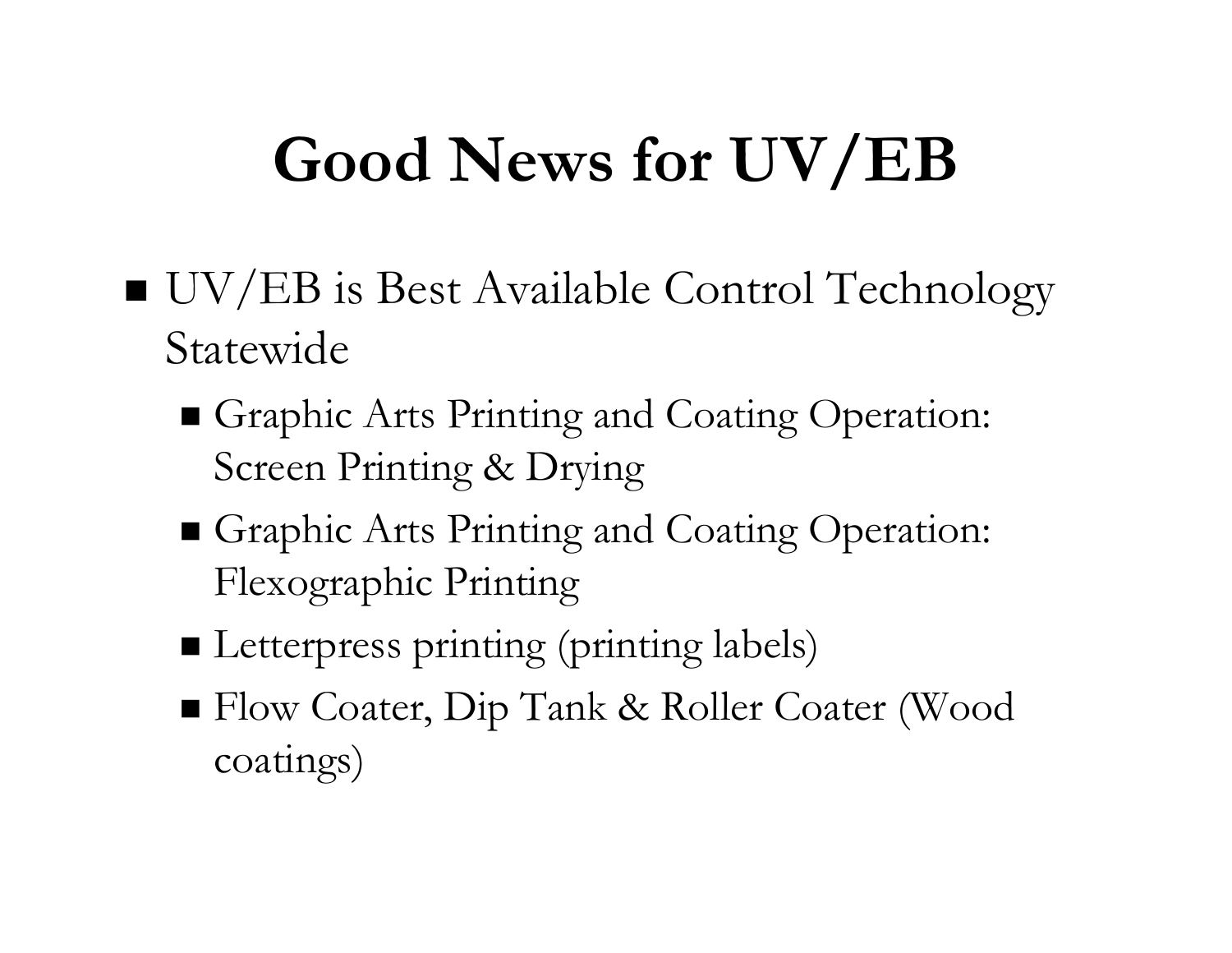#### **More Good News**

- SCAQMD proposes NEW listings for Minor Source BACT
	- Glass screen printing, flat glass
	- Spray Booth, wood cabinet with automated spray nozzles
- **Important because Minor Source BACT requires** cost effectiveness analysis.
- RadTech Test Method recognized for enforcement! - NEW!
	- Rule 1107– Metal Coatings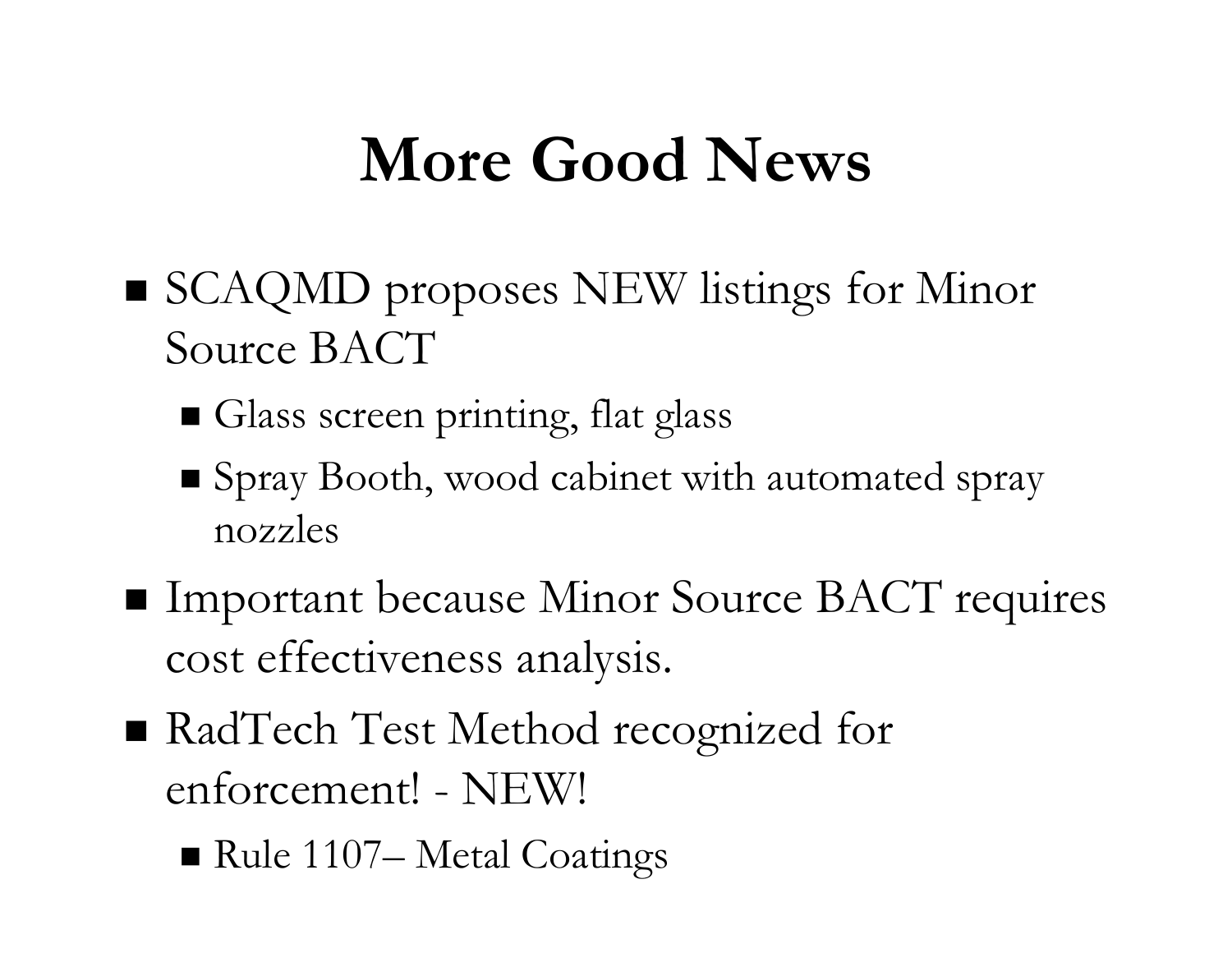#### **RadTech Members in Action**

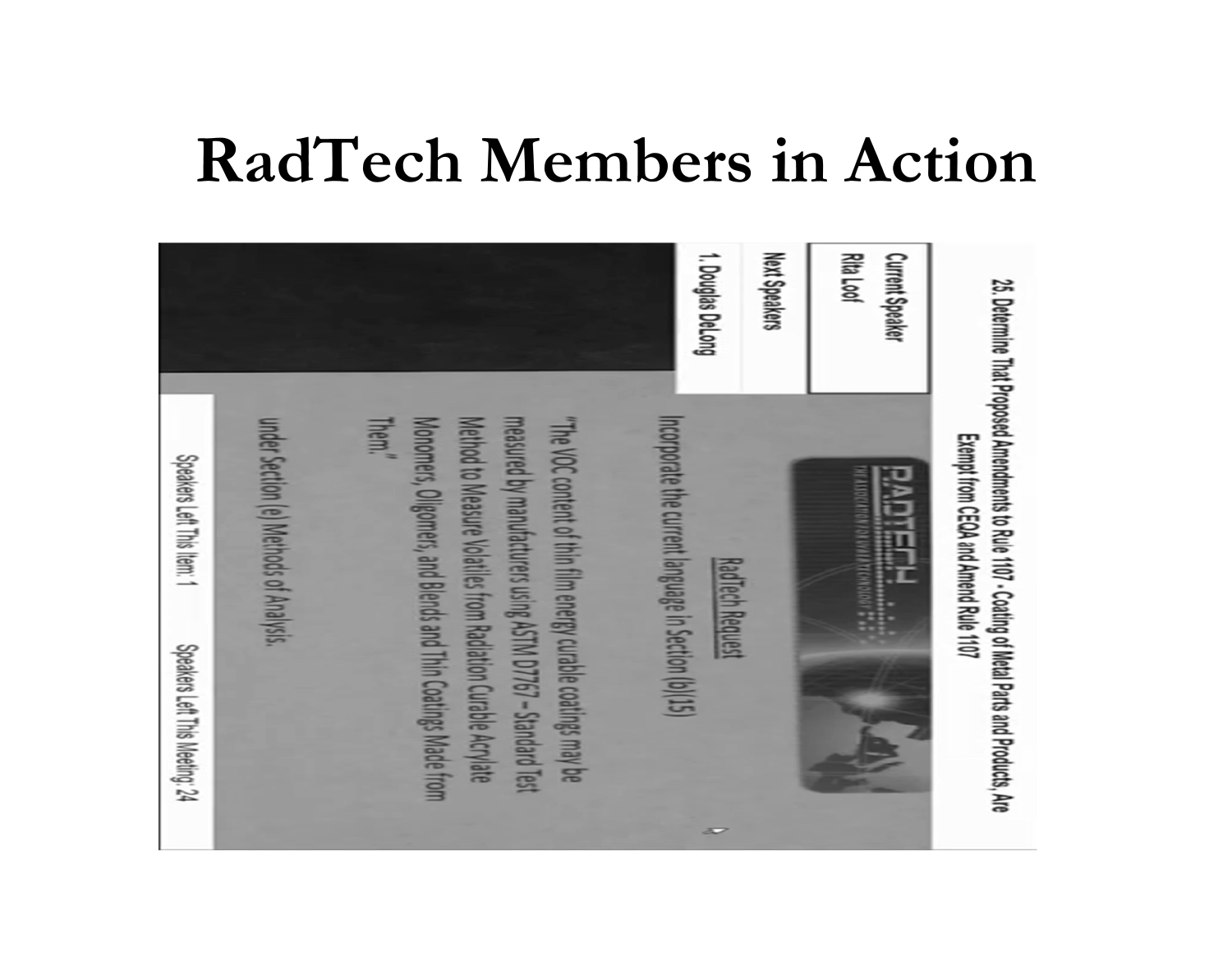## **SCAQMD Presence**

 RadTech is AQMD Advisor Air Quality Management Plan Committee ■Local Government/Small Business Committee Permit Streamlining Task Force ■Test Method Working Group

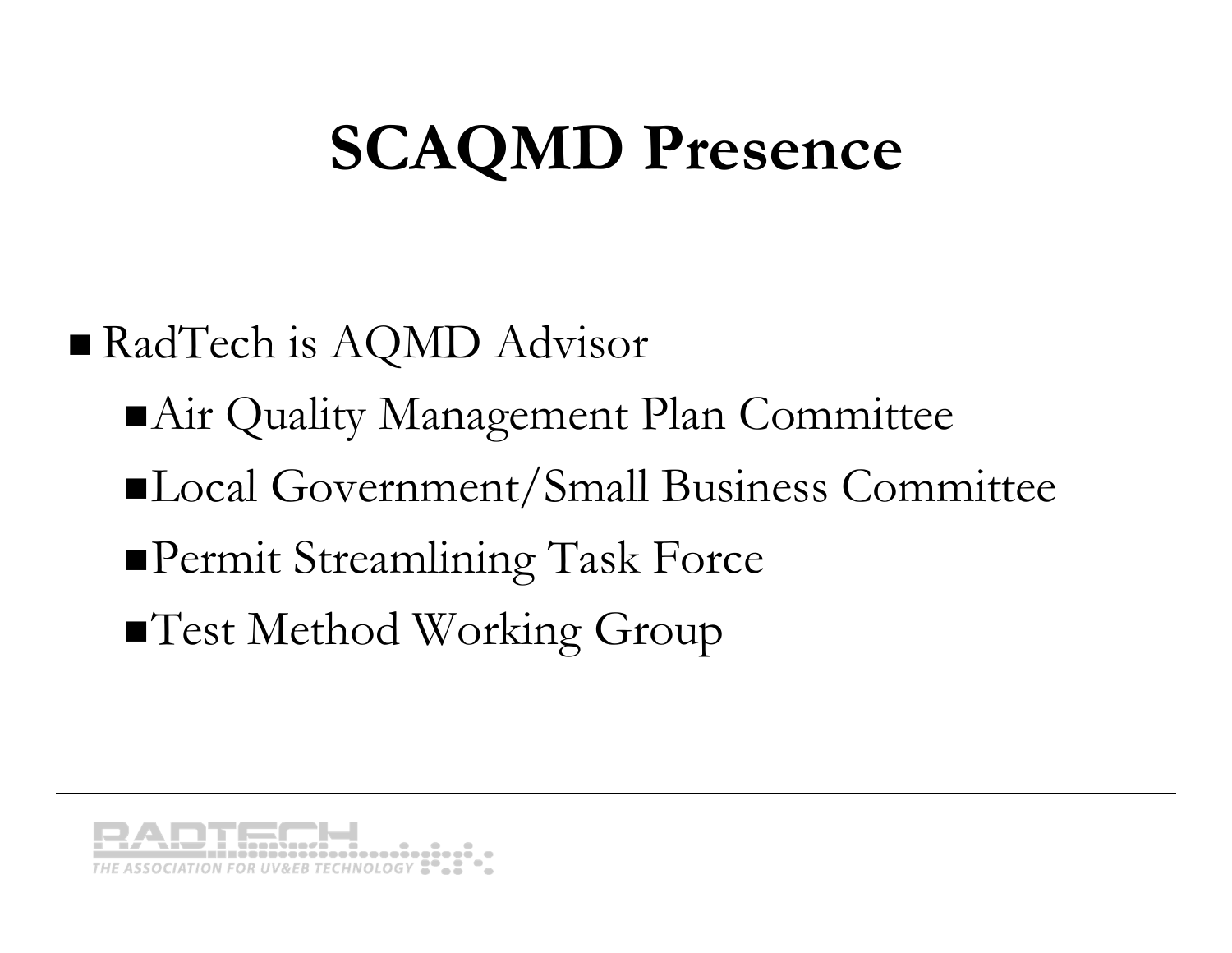## **Impact of Regs. on Enduser**

- Rulemakings and regs can shape business decisions.
- **S** Spark enduser interest in UV/EB
- Provide the perspective of an "impartial" third party rather than that of a "vendor"
- SCAQMD Board member
- On UV coated surfboard

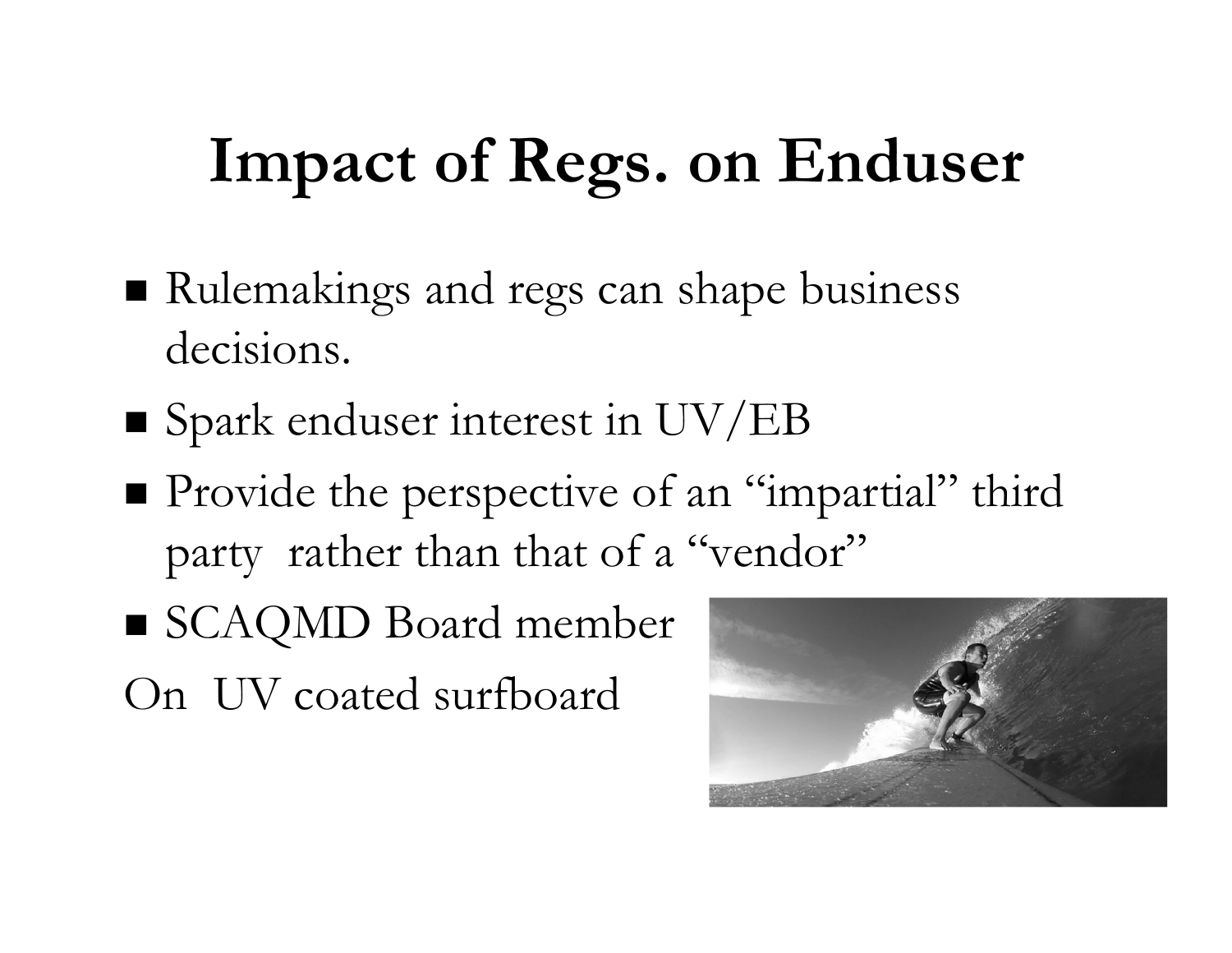## **Cost savings to Customers**

Less permit costs Permit processing fee for coating/drying  $= $4,501.77$ 

 Annual Operating Fee  $= $1,456.96$ 

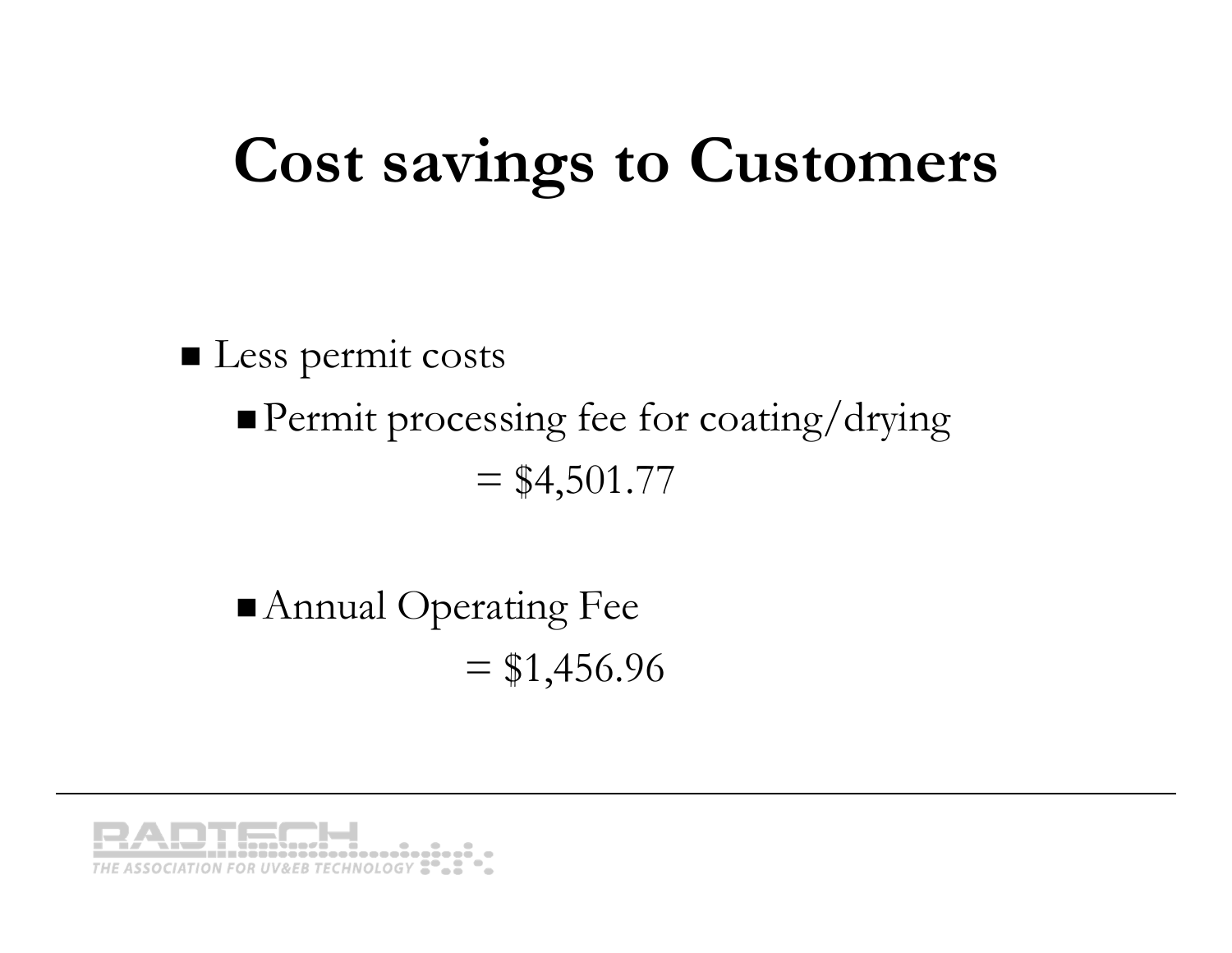**Savings from conversion 20 gal/day; air quality fees only** Savings in permitting fees =  $\$$  4,502

- Savings in operating fees (annual) =  $$1,457$
- Savings in emission fees (annual) =  $$3,738$
- Savings in ERCs (one time fee) =  $$600,000$
- $\blacksquare$ Savings = \$609,697
- Does not include additional fees (Title V ; public notice and other)

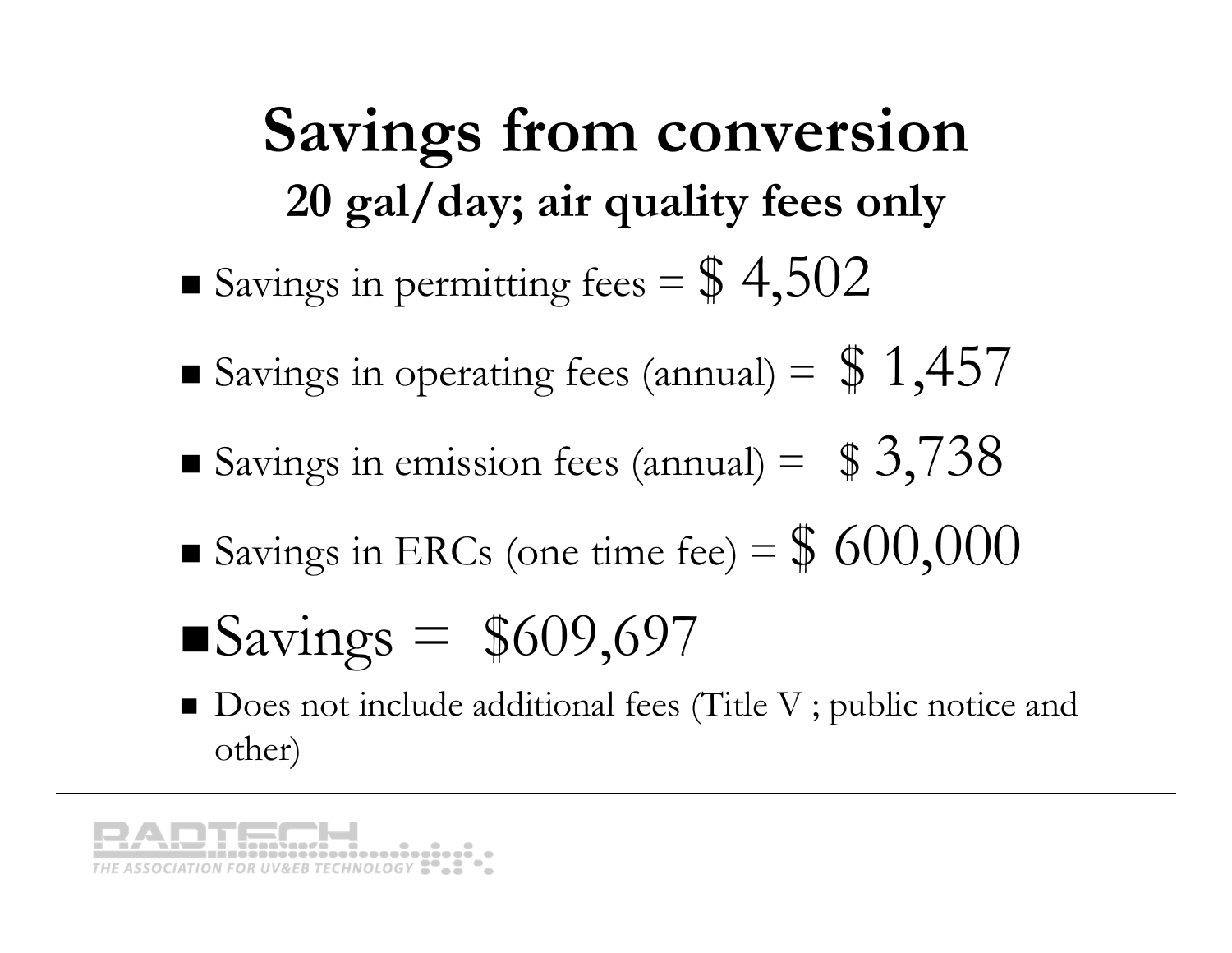### **Future Trends**

- Lower VOC limits/More reporting AB617
- Greenhouse gases
- **T**oxic Air Contaminants
- "Indirect Sources"
- Incentives– SCAQMD RFP specified UV/EB/LED
- Regulations for Control Devices (afterburners)
- Parachlorobenzotrifloride (PCBTF)
	- Most widely used solvent in coatings/adhesives industry
	- Currently an "exempt" solvent, may be considered a VOC

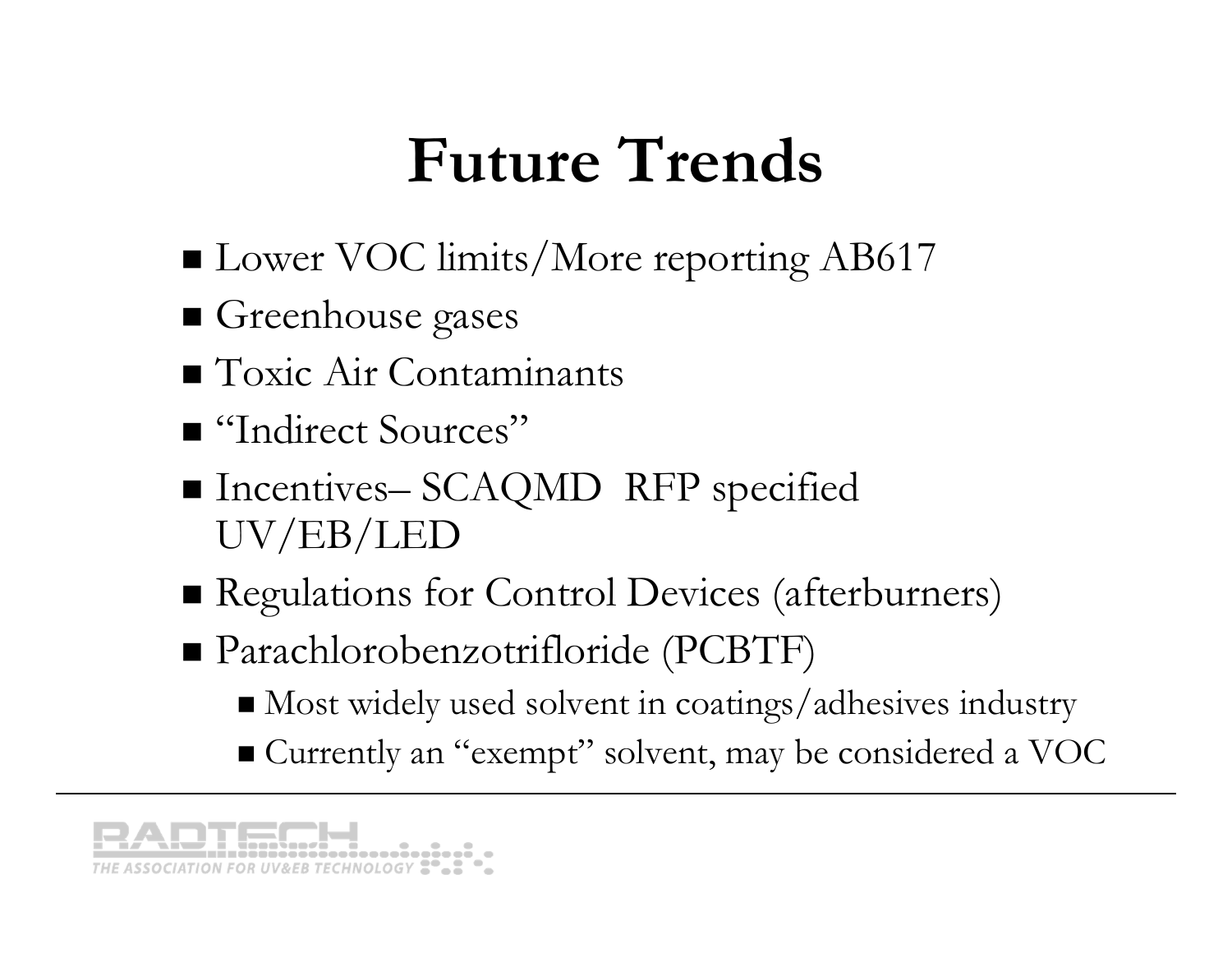### **Conclusion**

- $\blacksquare$  UV/EB can offer end users:
	- Less regulatory burdens and help industry stay in compliance and in business.
	- $\blacksquare$  Increased production and VOC reduction can go hand in hand
	- Process advantages, controls simply destroy VOC's
	- No secondary pollutants (NOx, SOx, CO, greenhouse gases) generated with UV/EB
- Conversion may equal \$\$\$\$ SAVINGS
- UV/EB community IS part of WE the People
- Public policy & elected officials, get to know them